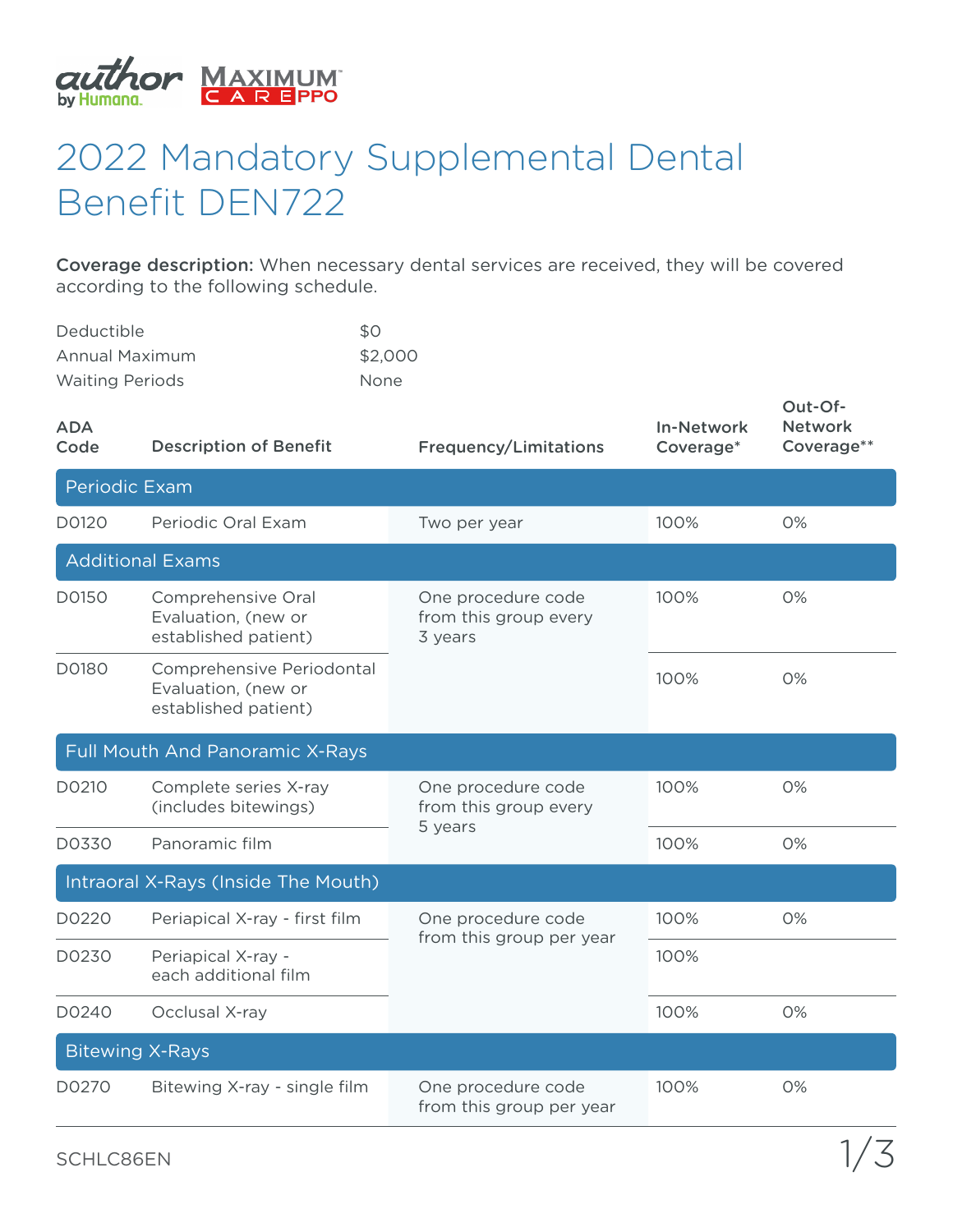

| <b>ADA</b><br>Code | <b>Description of Benefit</b>                                                                           | <b>Frequency/Limitations</b>                    | <b>In-Network</b><br>Coverage* | Out-Of-<br><b>Network</b><br>Coverage** |
|--------------------|---------------------------------------------------------------------------------------------------------|-------------------------------------------------|--------------------------------|-----------------------------------------|
|                    | <b>Bitewing X-Rays (Continued)</b>                                                                      |                                                 |                                |                                         |
| D0272              | Bitewing X-ray - two films                                                                              | One procedure code<br>from this group per year  | 100%                           | 0%                                      |
| D0273              | Bitewing X-rays - three films                                                                           |                                                 | 100%                           | 0%                                      |
| D0274              | Bitewing X-rays - four films                                                                            |                                                 | 100%                           | 0%                                      |
|                    | Prophylaxis (Cleaning)                                                                                  |                                                 |                                |                                         |
| D1110              | Prophylaxis- Adult (includes<br>removal of plaque, calculus<br>and stains from the tooth<br>structures) | Two per year                                    | 100%                           | 0%                                      |
| Anesthesia         |                                                                                                         |                                                 |                                |                                         |
| D9230              | Analgesia, anxiolysis,<br>inhalation if nitrous oxide                                                   | As needed with covered<br>codes                 | 100%                           | 0%                                      |
|                    | <b>Restorations (Fillings)</b>                                                                          |                                                 |                                |                                         |
| D2140              | Amalgam - one surface,<br>primary or permanent                                                          | Two procedure codes<br>from this group per year | 50%                            | 0%                                      |
| D2150              | Amalgam - two surfaces,<br>primary or permanent                                                         |                                                 | 50%                            | 0%                                      |
| D2160              | Amalgam - three surfaces,<br>primary or permanent                                                       |                                                 | 50%                            | 0%                                      |
| D2161              | Amalgam - four or more<br>surfaces, primary or<br>permanent                                             |                                                 | 50%                            | 0%                                      |
| D2330              | Resin-based Composite -<br>one surface, anterior (front)                                                |                                                 | 50%                            | 0%                                      |
| D2331              | Resin-based Composite -<br>two surfaces, anterior<br>(front)                                            |                                                 | 50%                            | 0%                                      |
| D2332              | Resin-based Composite<br>- three surfaces, anterior<br>(front)                                          |                                                 | 50%                            | 0%                                      |